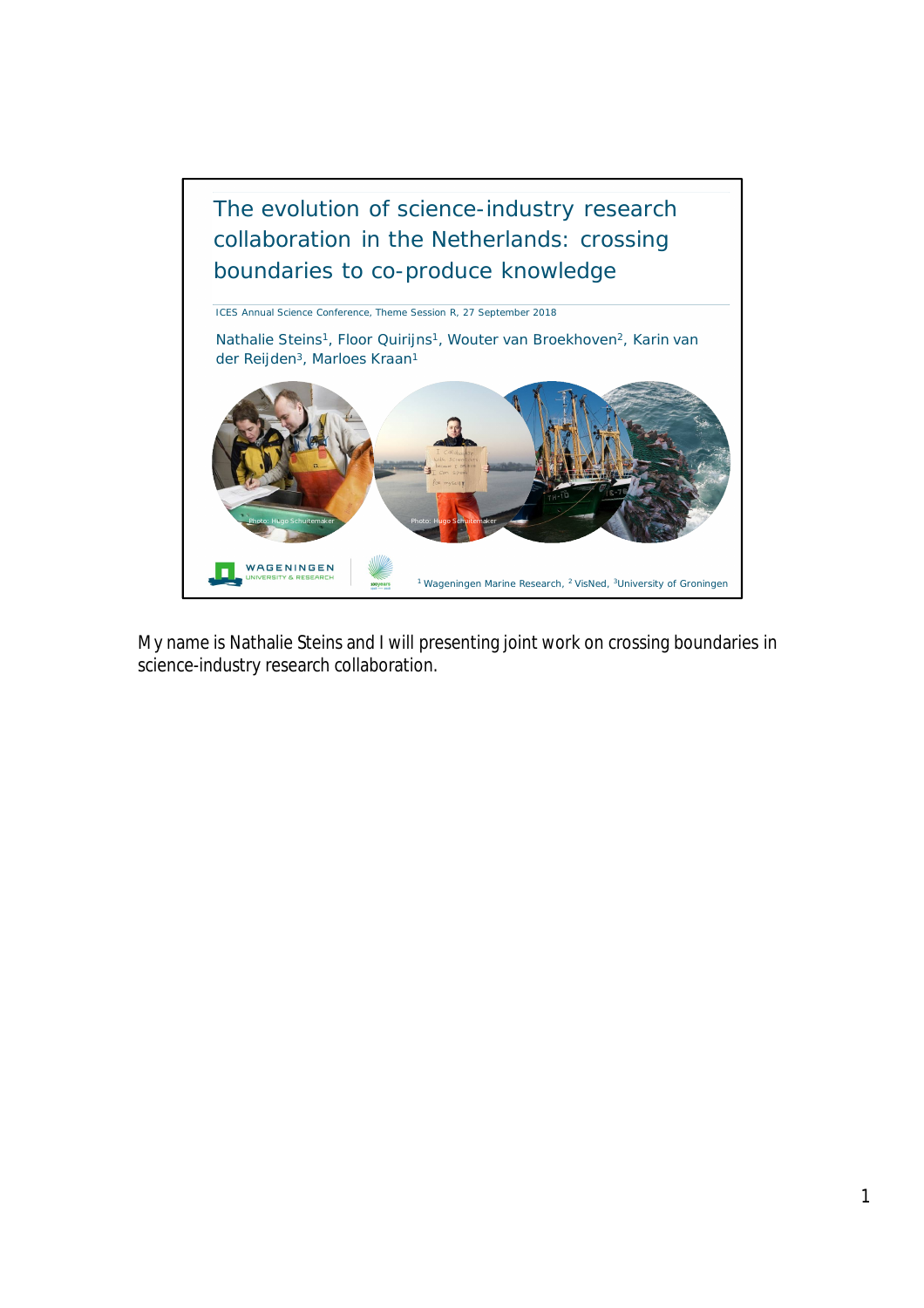

Yesterday was a late night with the conference dinner, and it's still very early now. So let's wake everyone up. Can you all stand up?

Going to show a number of statements. If you agree, you stand. If you don't, you sit down.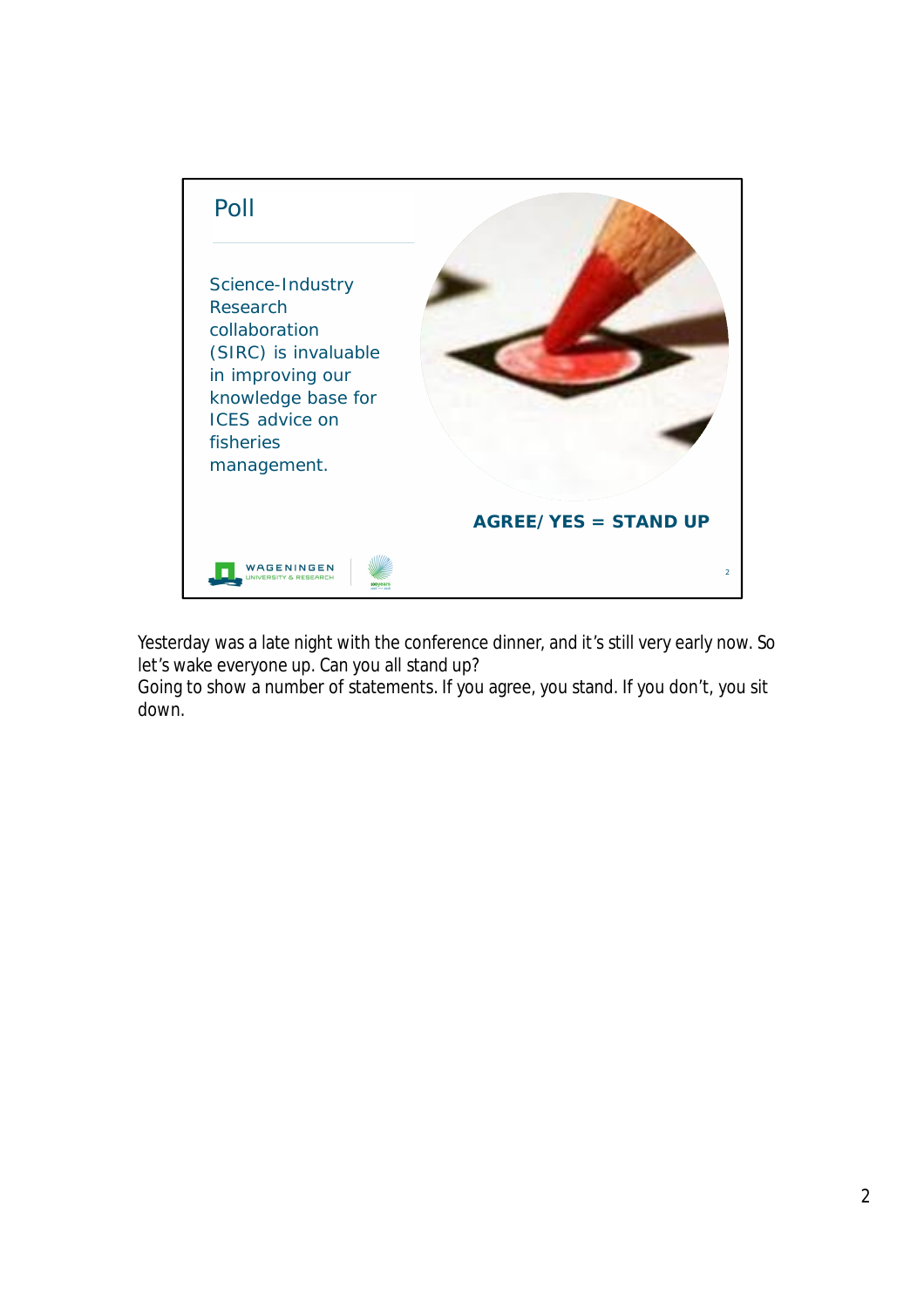## Poll

A number of scientists have changed jobs and moved from research institutes to the fishing industry.

Who has ever heard the joke about them moving to "The Dark Side"?



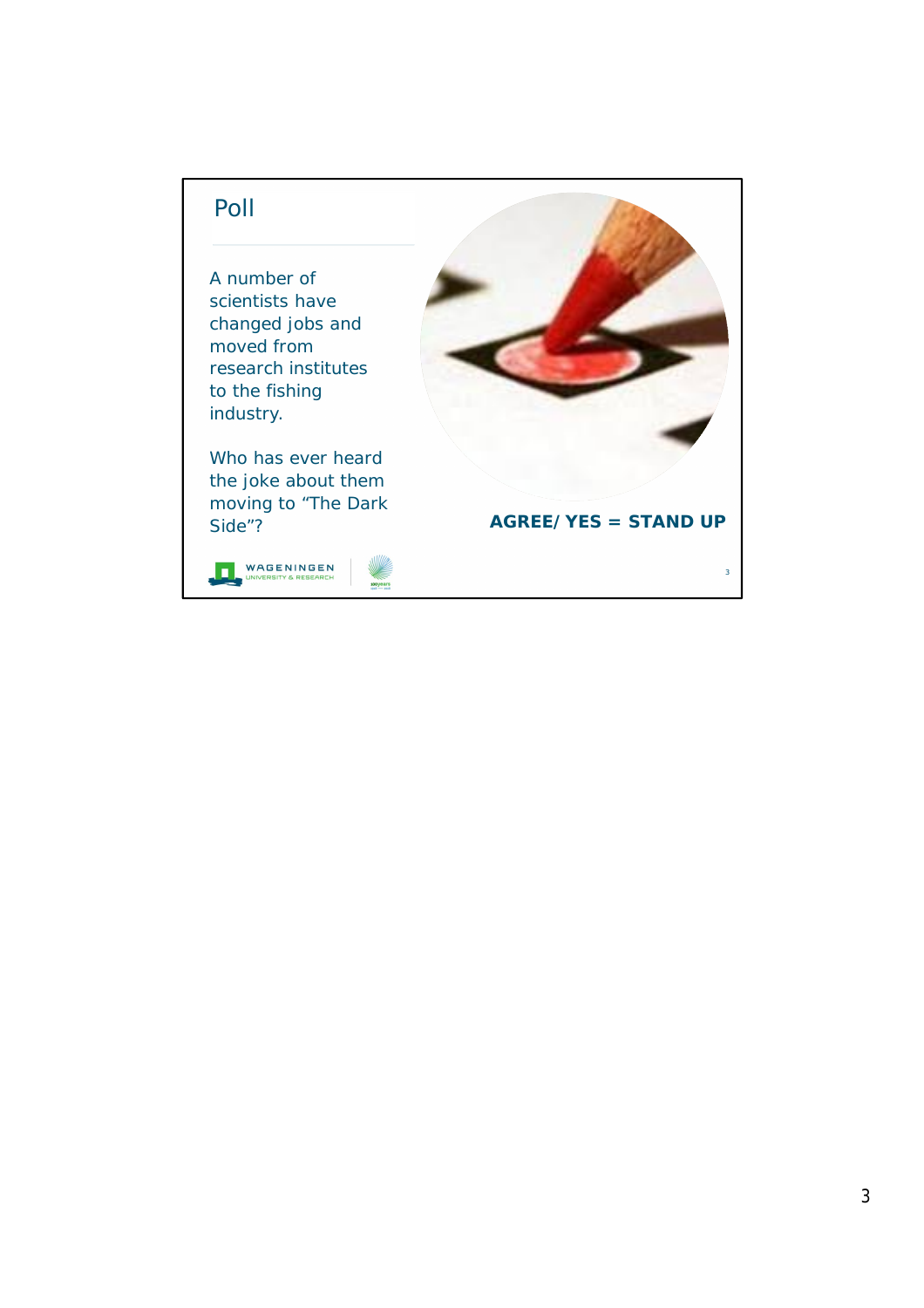## Poll

Scientists employed by the industry should be able to participate as full members of ICES expert groups and advice drafting groups.



## **AGREE/YES = STAND UP**

4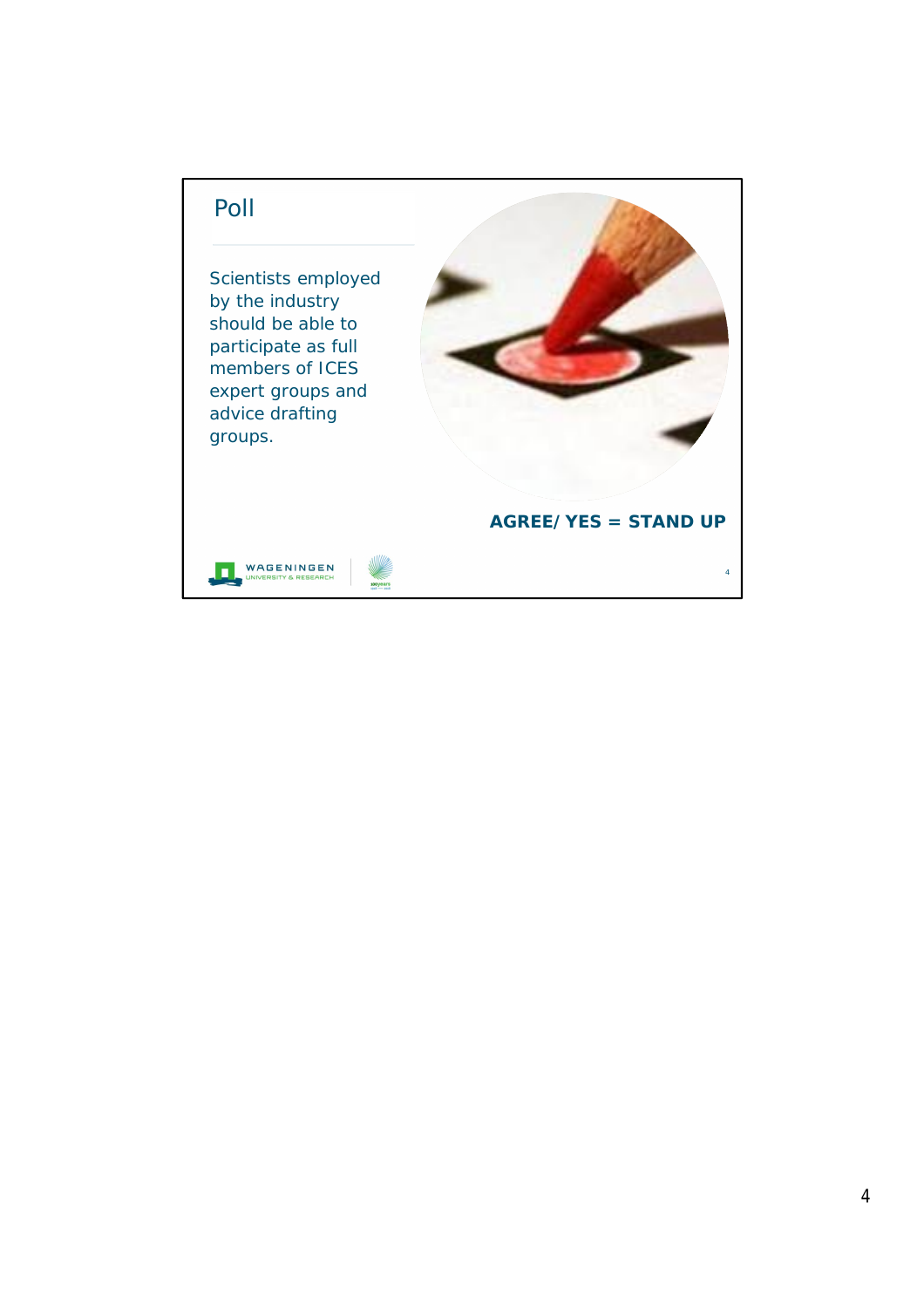

I had a reason for asking these questions. Our paper on crossing boundaries in SIRCS covers many aspects and I only have ten minutes. So I am not going to talk about these lessons....

Instead, because we are here as an ICES community, I would like to discuss one particular dilemma we encounter: "the science wall". I am happy to talk to you about the other lessons during the break.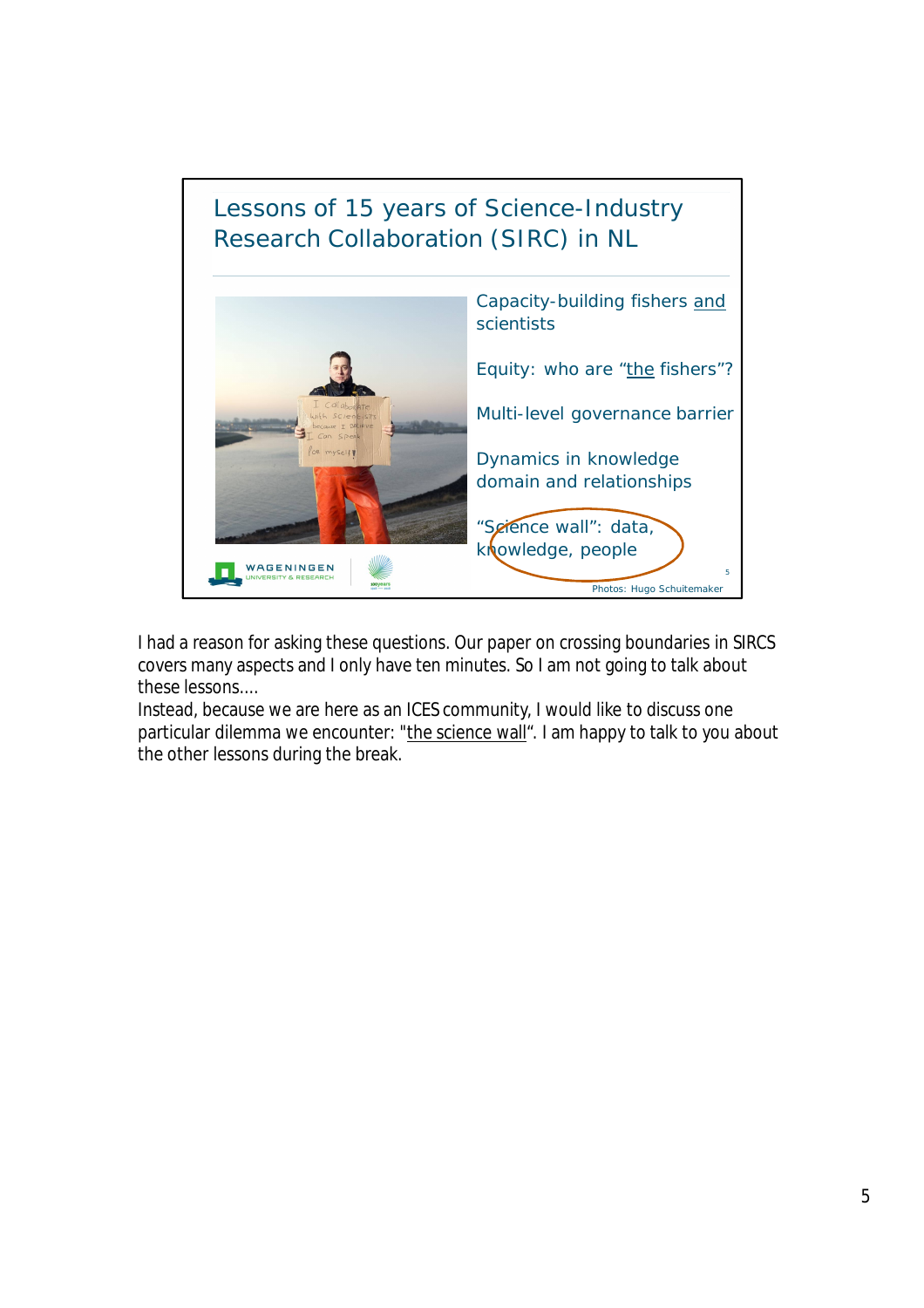

A little over 10 years ago Johnson and Van Densen published a paper on guidelines to set up SIRCs. The guidelines focus on using fishers as a platform to collect data; in a way, on a situation where scientists benefit from additional data provided by the industry. J&VD also pointed out indirect benefits of SIRCs, particularly when it concerns capacity building. SIRCs empower fishers to improve understanding and appreciation for information produced through scientific research and how this then translates to management advice.

Our first SIRC in NL was one of the case studies for the J&VD paper. This project started from a deep crisis in the relation between the national institute and the fishing industry over the ICES stock assessment for plaice and sole. It was "them against us", on both sides. In 2002, government, industry and scientists jointly agreed to start a project aimed at better use of fisheries data in the ICES stock assessments and increasing understanding of the role of science in the process of setting the catch quota.

One of the project outcomes was that it made fishers realize that they could make a real contribution to filling in data gaps and information to inform management; it also helped scientists to overcome concerns that data collected by fishers were bound to be biased. The project was key in establishing trust between fishers and scientists. And so it became the mother of many SIRCs in NL. After 15 years of SIRC we see an evolution. Capacity-building and empowerment of fishers AND scientists led to changes in who initiated SIRCS and also in the nature of knowledge that became part of the SIRCs.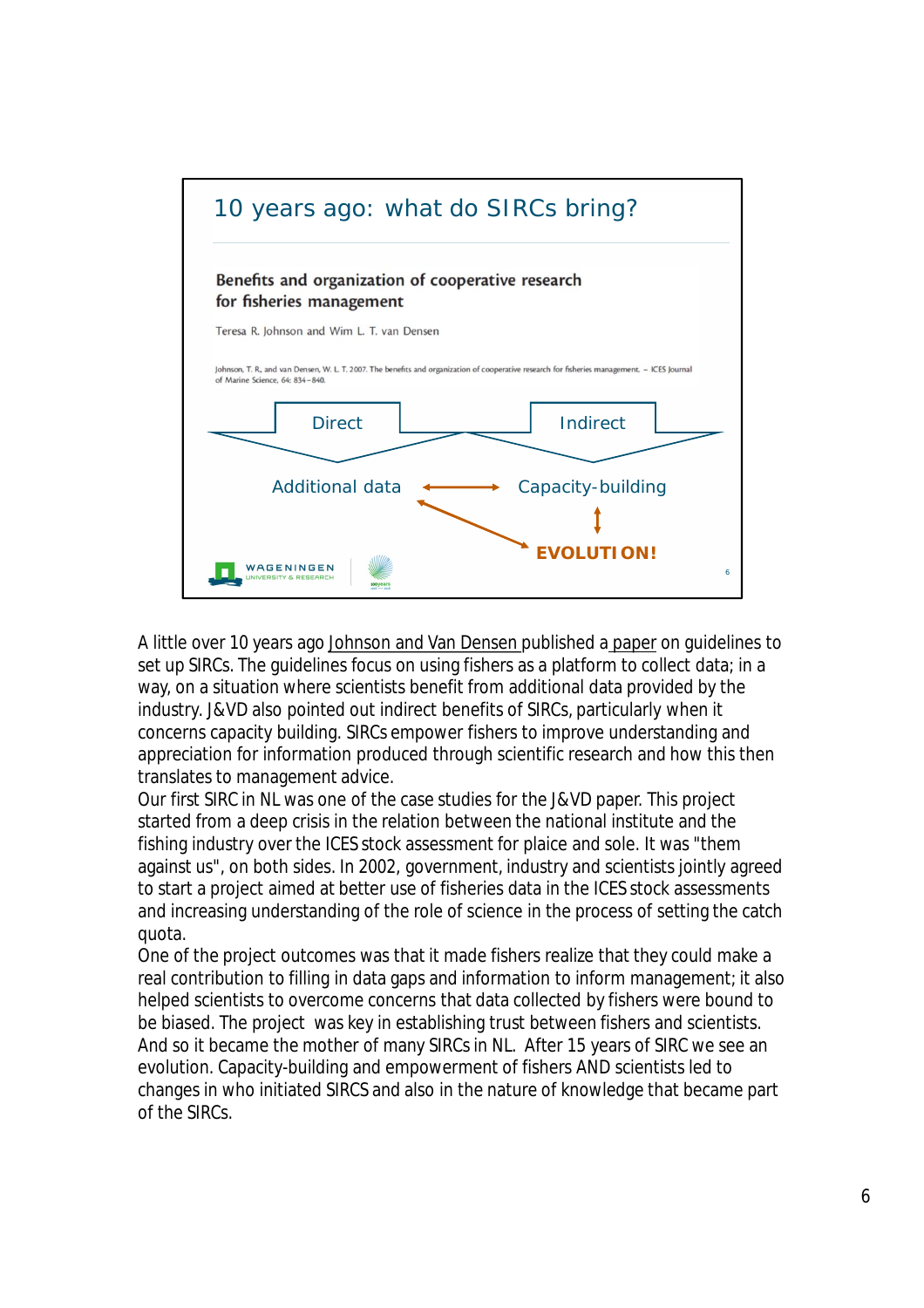

Two years ago, Stephenson c.s. published a paper on fisheries knowledge research. They distinguish between Fisheries Observation (the platforms of J&VD) and Fishers' Experiential Knowledge, which is unique knowledge fishers have derived from fishing as a social practice. For both types of information, there are different levels in the degree to which this information is integrated in fisheries assessment and management: from fishers just providing data and information to eventually evolving to a fully participatory governance regime in which fishers' information and knowledge is used in management (in some way).

[definition: Stephenson et al: Fishers' knowledge includes, but is much greater than, basic biological fishery information. It includes ecological, economic, social, and institutional knowledge, as well as experience and critical analysis of experiential knowledge.]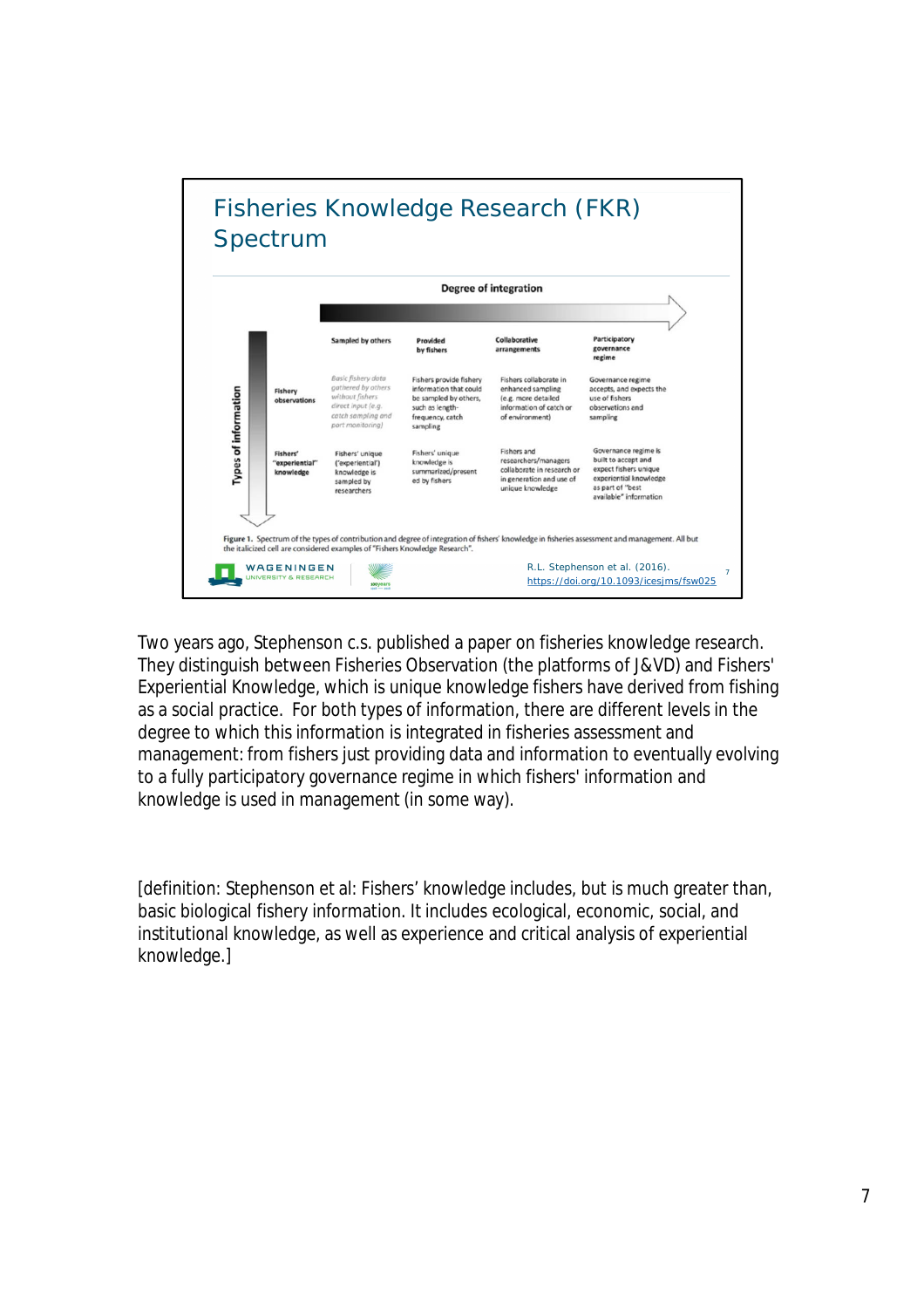

In NL we have seen SIRCs evolving across all levels of Stephenson's spectrum. And while I would love to share some examples of the boundaries we crossed here, I am not going to as I don't have time.

But what's directly linked to the crossing of the fishers' knowledge boundaries is the crossing of scientist boundaries.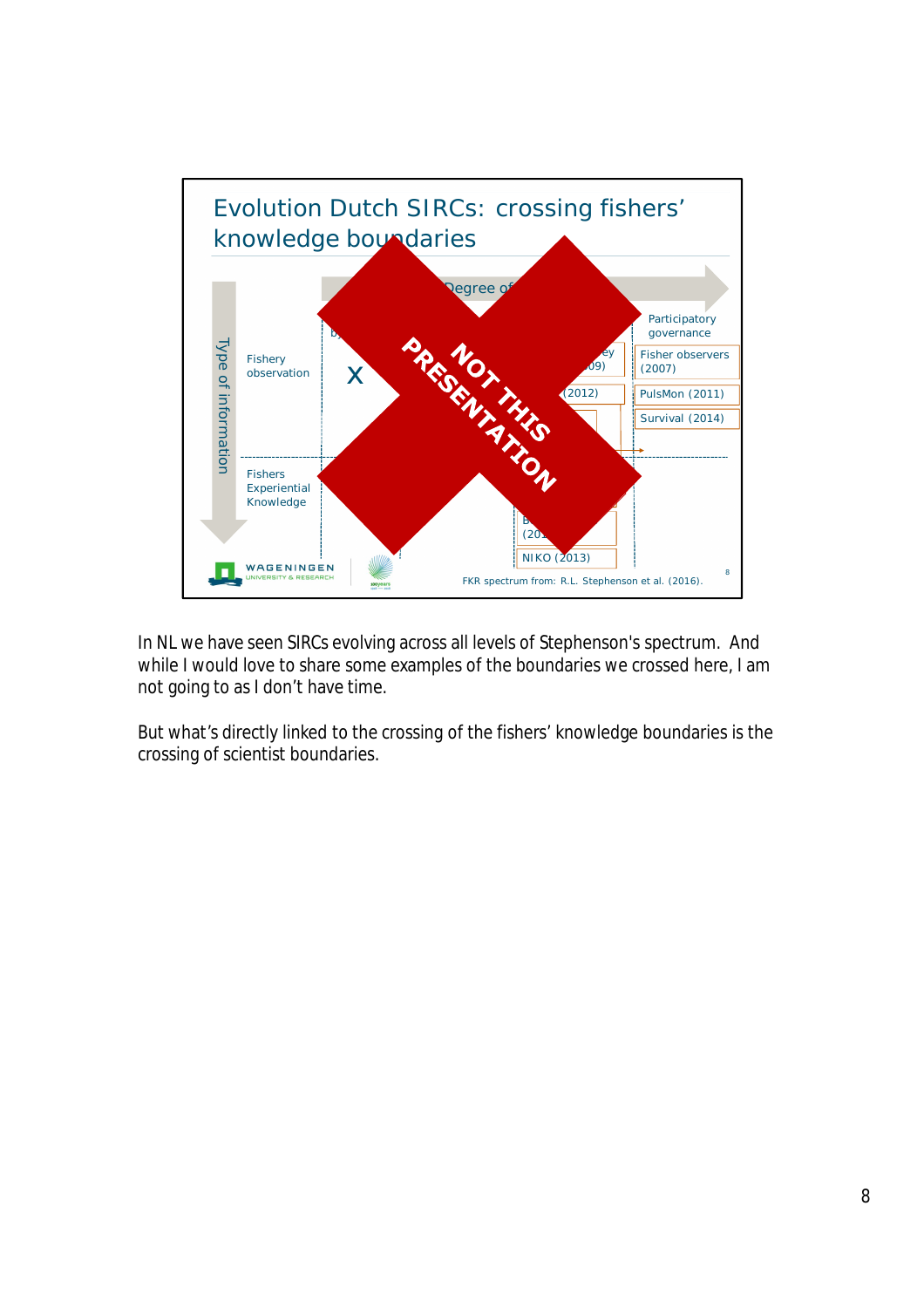

Through the SIRCs industry became aware about how industry information feeds into science and then feeds into management advice. This led to the realization that employing their own scientists would benefit that process. So we have seen a number of scientists, also outside of NL, moving to what has been jokingly called "The Dark Side".

What does that mean for us as "institute scientists"? And what does it mean for for industry scientists?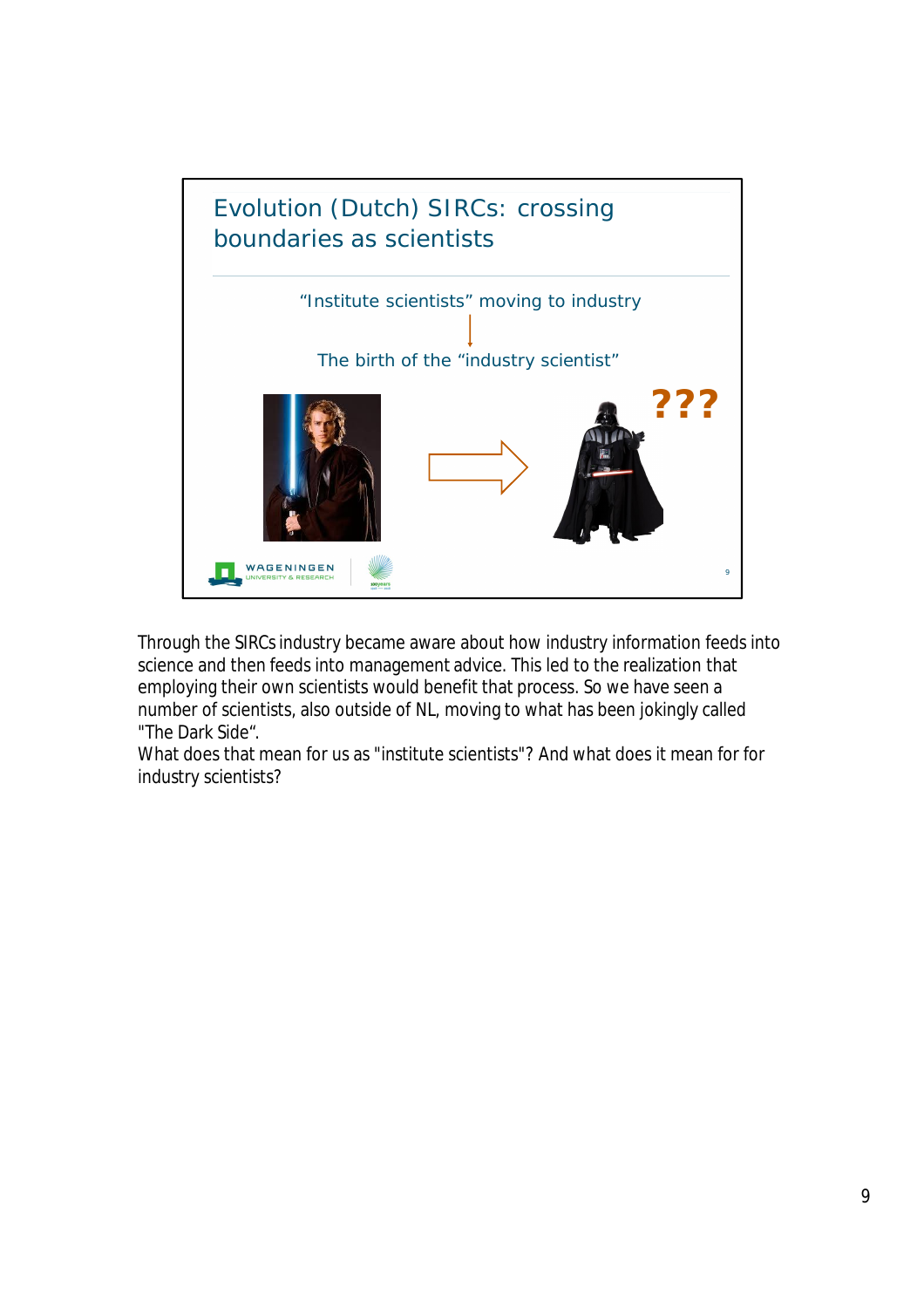

To answer this question, it is important to realize that the context in which we as ICES community operate, is changing.

We are working on problems that are shrouded by increasing uncertainties, with many different and high stakes and where science is no longer the exclusive realm of research institutes and universities. We have moved into the arena of post-normal science.

This means that also as ICES community, we need to reflect on the changing interface between industry and science for advice in relation to the evolving role of SIRCs. And one of the issues we have to reflect on is "the science wall"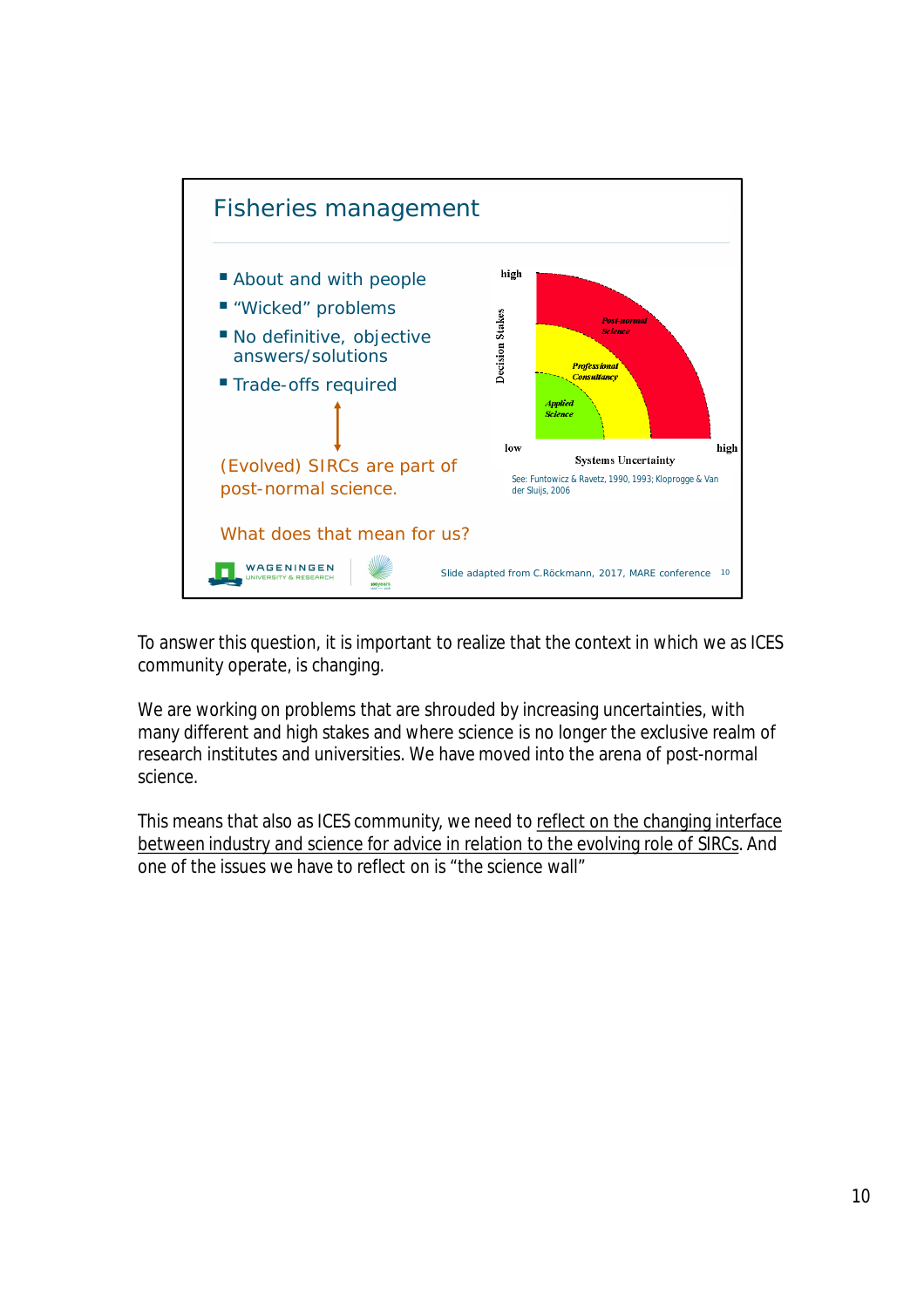

I use the term science wall to refer to the barrier between the established science community and accepted information on the one hand, and fishers knowledge research on the other.

The science wall is related to data, to knowledge and to industry scientists. I will give a few examples.

At first the wall was built around the use of data collected by the industry. Questions were raised about the potential bias in data collected by those who had a vested interest in them. The SIRCs provided a forum to discuss these issues and to develop checks and balances to ensure these data could pass scrutiny by external scientists. But this did not mean that these data were actually used. The data series for plaice and sole generated in our first SIRC never made it into the assessment. The main reason was that at the time no one in the assessment working group seemed to be really committed to using the industry's data. This may have been reinforced by the lack of real processes to deal with these new kind of data. We now have processes in ICES for this: the benchmark process. By being clear about the standards data should meet, in combination with an evaluation process, 'data trust' is now much less of an issue.

FK remains a dilemma; often this fishers knowledge is not quantitative which is what fisheries scientists like. But we have seen in our SIRCs that fishers knowledge is very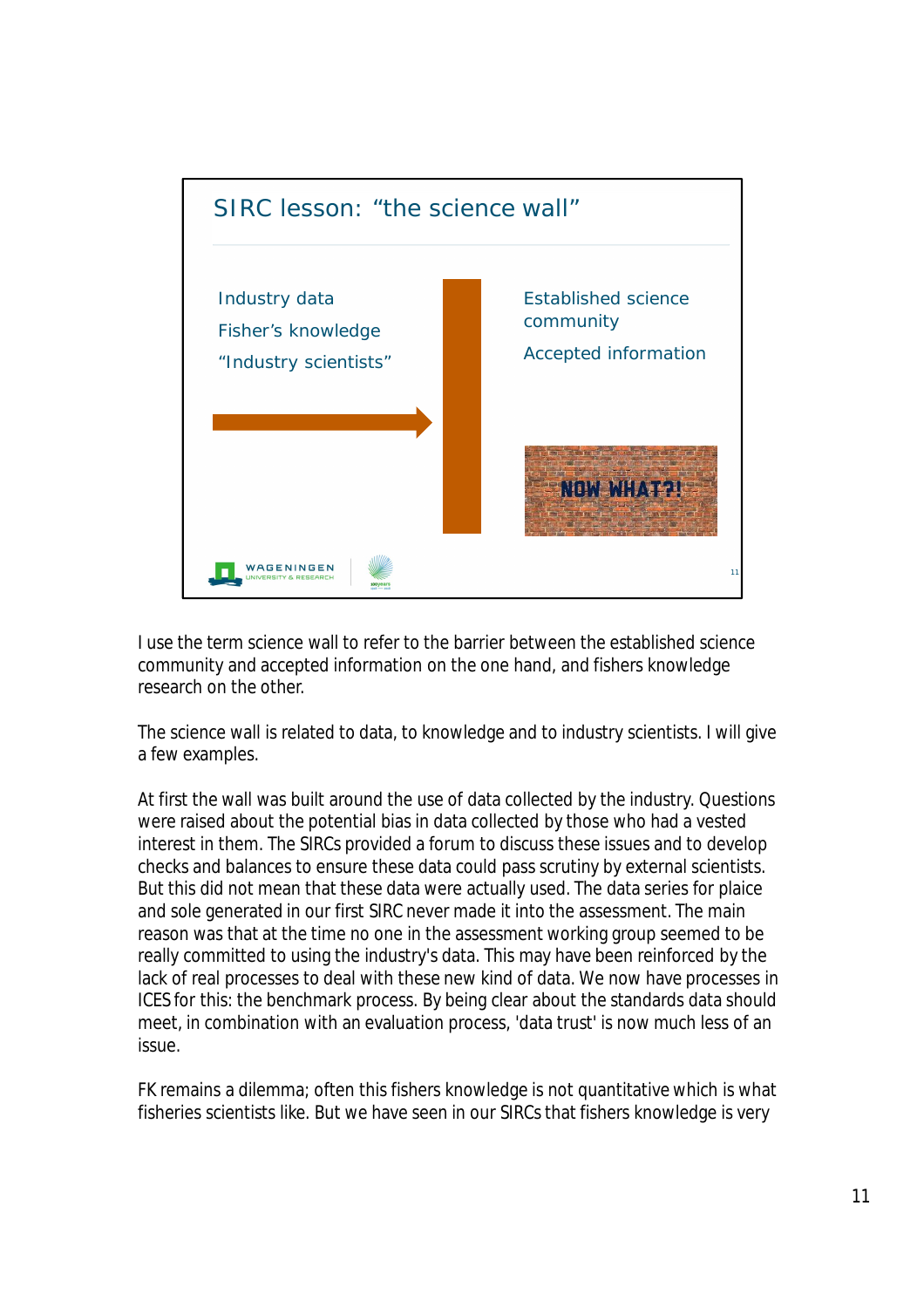useful in interpreting results or assisting in setting up research. Here social scientists can help.

The final aspect of the science wall is related to "the industry scientist". Colleagues from outside NL regularly ask what we think of these *former* scientists now working with the industry, or have moved to The Dark Side. The mere fact that they are employed by the industry suddenly seems to change their credibility or integrity. "The Dark Side" analogy is of course always used in a joking way, and has even been adopted by the industry scientists themselves. But the joke in itself expresses discomfort; discomfort in how to position 'the other who used to be one of us'. To my colleagues and myself, the industry scientists are not *former* scientists: they are colleagues who are hired in a science role. And for us, it is only natural that any scientist who brings data and knowledge to the table and reflects on his role as scientist, should be treated as any other scientist in the ICES advisory system.

So what now? These are not only questions for us as Dutch scientists. How are we as ICES community going to deal with the "science wall'. A wall that seems be more or less broken down when it concerns the use of industry data, but that is still present in the discussions about whether or not industry scientists should be entitled to the same roles within ICES as their colleagues who are employed by research institutes.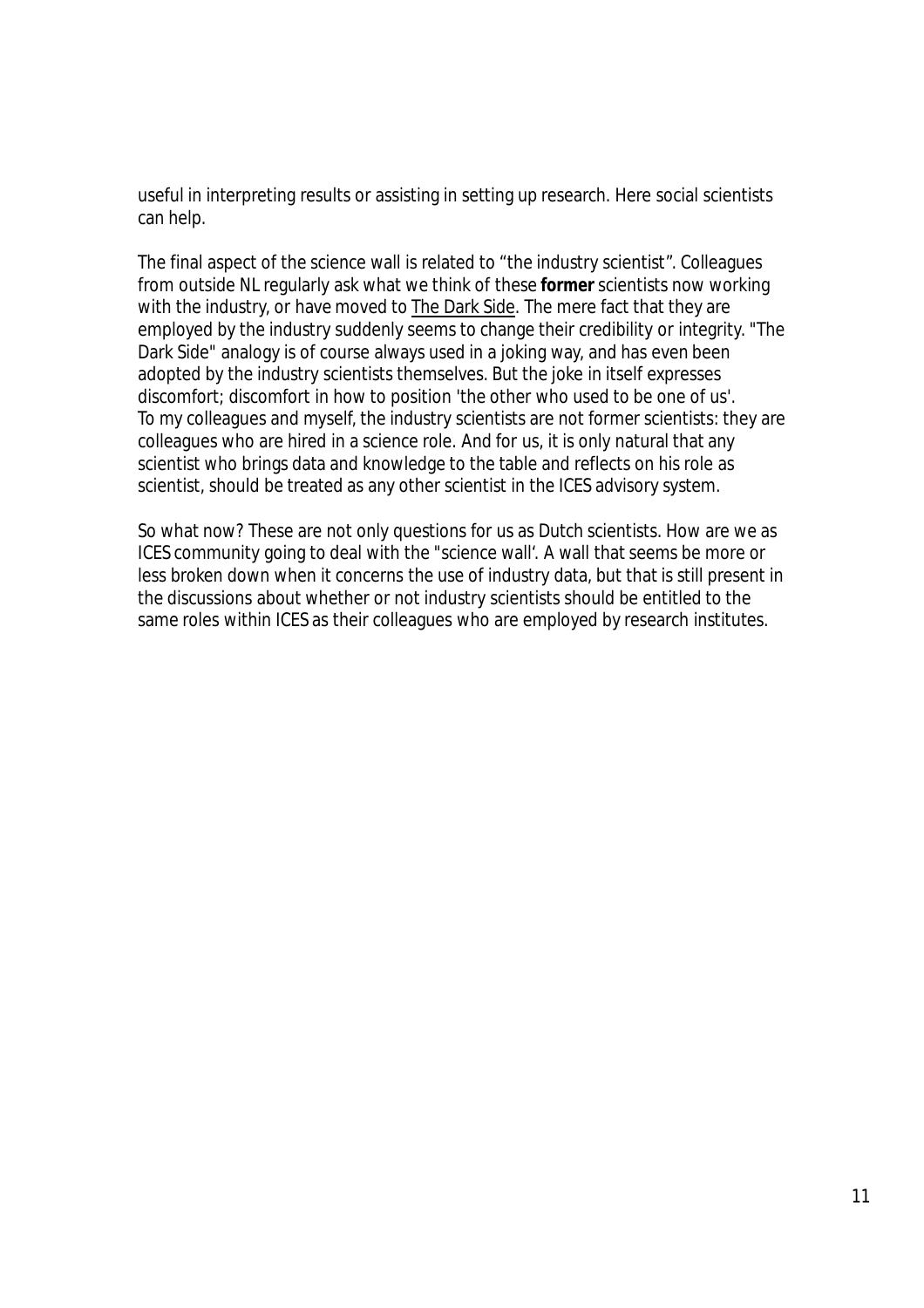

There are no easy fixes to the issues I raised. One thing we can do is reflect on our own attitude towards "industry scientists". Are they really different from scientists who work in institutes of in academia? Or is it just a perceived risk that they bring in bias? Or are we just afraid what the outside world, like ICES clients, may think? We all agree that the risk of bias or subjectivity should be avoided at all times. This is why we have codes of conduct and oaths about integrity in academia. In our experience, the scientists who are employed by the industry tend to be much more consciously aware of the risks of their role and contributions. Instead of wasting time and focus on "those industry scientists", what we should do is reflect on the role of science in the complex societal arena in which we operate, discuss what knowledge would be valuable to bring to the table and how SIRCs and industry scientists can help us addressing such questions together.